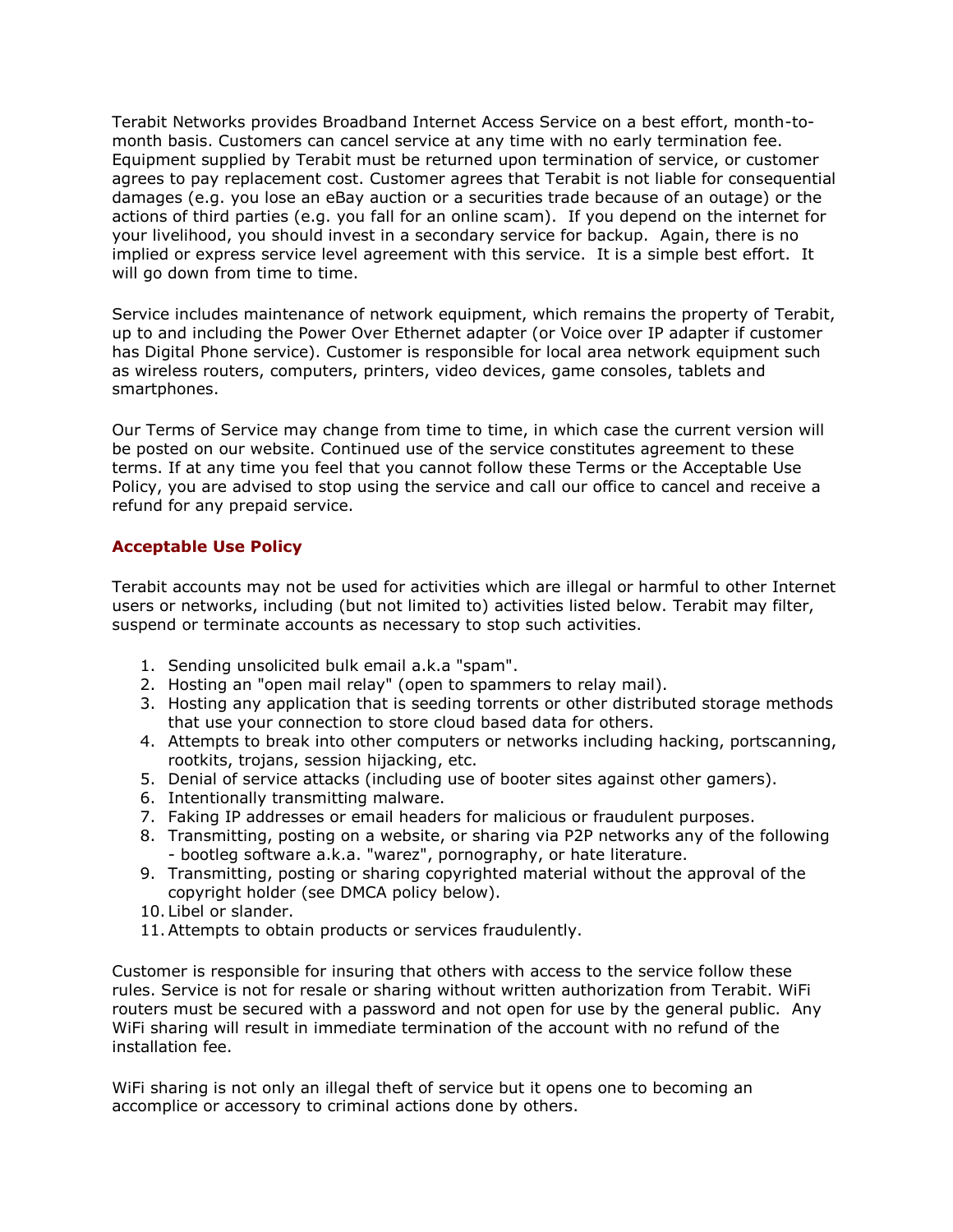Internet services are provided on a best-effort basis. Outages or performance degradation can occur due to circumstances beyond our control, and we cannot be held responsible for consequential damages. Our liability is limited at most to a prorated refund. Services are not intended for "high risk use" where interruption of service can result in personal injury or damage to property. Residential internet usage is historically aperiodic and bursty. We count on the historic bursty nature to calculate the needs of our backbone. Internet backbone capacity is designed to statistically have overhead at all times for the needs of all customers. This works well for networks with large numbers of users. At this point in time (3/29/2021) Terabit Networks has a low number of customers so that if all the customers tried to use their maximum bandwidth at the same time, some backbone congestion will occur. If we discover a customer is using maximum capacity a large portion of the time we will discuss the problem with the customer but we do reserve the right to throttle, limit or disconnect the customer until a technical solution can be created.

Access to the Internet includes access to offensive material, spam, viruses, hackers, vice, get-rich-quick schemes, hoaxes and fraud. Even though we may offer services like spam and virus filtering, they are not foolproof. We just provide the connection to the Internet, you are responsible for how you use that connection. We cannot take responsibility if you are offended, cheated, infected or hacked by third parties on the Internet.

#### **Redress**

Customers experiencing problems with their service should call our office at XXX-XXX-XXXX. If our office is closed or all support techs are busy, please leave a voicemail message with your callback number and a description of the problem. If you feel your problem has not been adequately addressed, please ask for escalation to a manager.

Service is month-to-month and customers can cancel service at any time without paying an early termination fee.

Customers should contact us and give us a reasonable chance to resolve technical or billing issues before seeking other forms of redress such as complaining to regulatory agencies or taking legal action. Compensation for outages will be limited to a prorated refund, we are not responsibile for consequential damages. Customers who need Internet access for mission critical use are advised to have a backup access method such as a mobile hotspot.

## **Open Internet Policy**

Terabit supports Open Internet principles. We do not block access to legal content on the Internet. We do not throttle or prioritize traffic for business reasons, although we may engage in reasonable network management for technical reasons or to protect the network from attack as authorized by the FCC (see Network Management Policy below).

Note that we may block certain traffic for security reasons. We block packets destined to TCP ports 135, 137-139 and 445 which are for Windows LAN traffic and are not intended to propagate onto wide area networks. Packets to port 25 may be blocked to deal with spam issues. Packets from spoofed source addresses or to bogus destination addresses known as "bogons" may be blocked. We may also need to block malicious traffic in order to deal with amplification or denial of service attacks.

#### **FCC Notice**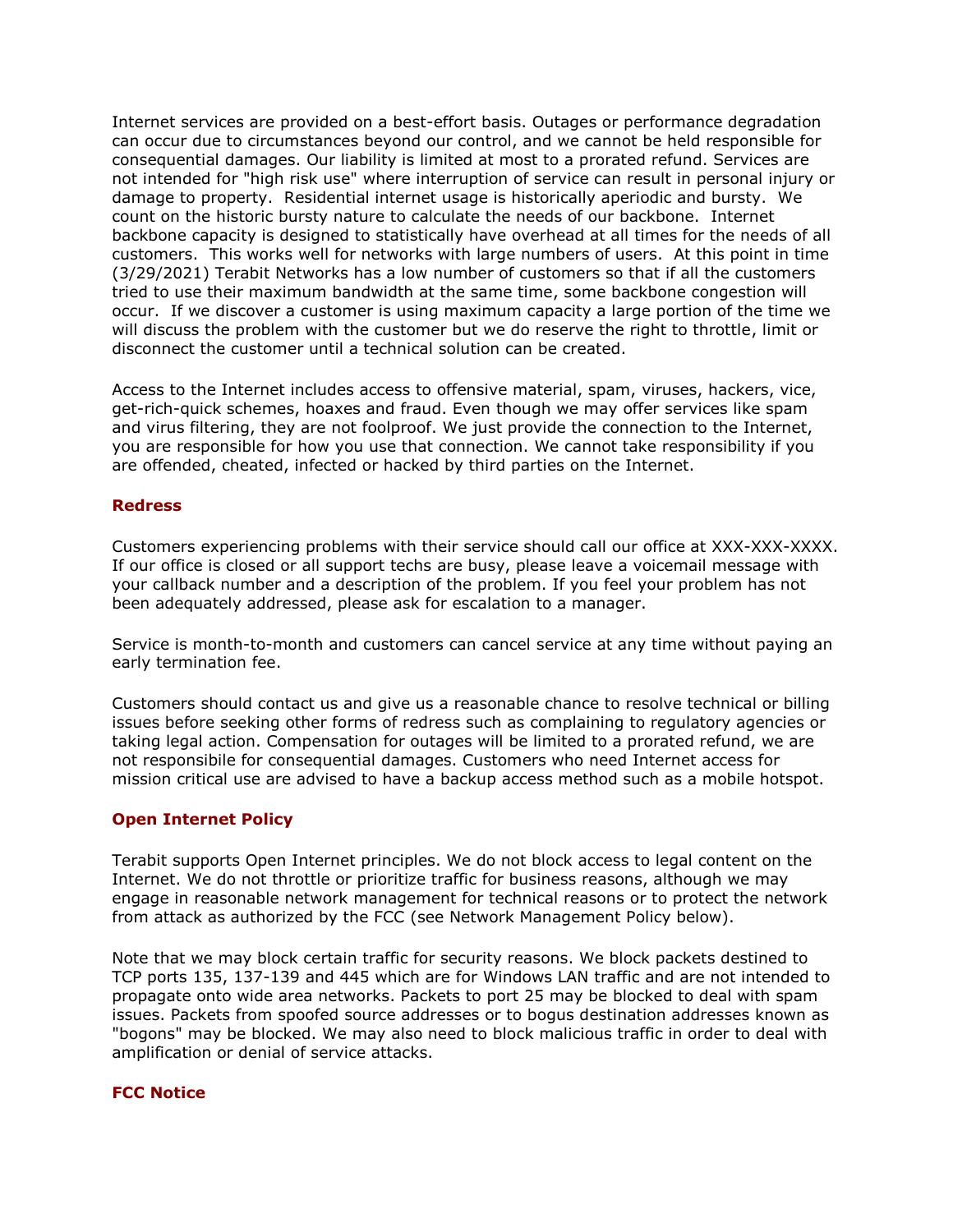If a customer believes this Open Internet Policy is not in compliance with FCC regulations, the customer may file an informal complaint at the Federal Communications Commission. The FCC urges customers to submit any complaints via its website at the following address:

### [http://esupport.fcc.gov/complaints.htm.](http://esupport.fcc.gov/complaints.htm)

Customers may also file a formal complaint at the FCC using Part 76 of the Commission's rules.

#### **Network Management Policy**

Congestion may occur when a customer tries to send or receive more traffic than the speed plan they are subscribed to. A lot of traffic (e.g. software updates, email, cloud backup, video previews) happens automatically. Video streaming services try to determine the available connection speed and use 100% of it. With multiple users in a household, it is inevitable that the amount of traffic will sometimes exceed the subscribed connection speed. If this happens constantly, the customer may need to upgrade to a faster tier of service.

#### **Device Attachment Policy**

Routers will need to have a WAN (Internet) port capable of 10/100 Ethernet and must support DHCP and PPPoE Internet connection types. WiFi must be secured with a password. If router remote management is enabled, it must be secured with a non-default administrative password.

#### **Privacy Policy**

We do not monitor any customer traffic or log or save any information about what customers are doing with the internet. We do monitor usage levels but not content.

We do not use customer contact information or Internet browsing habits for marketing purposes, and we do not share or sell this information with third parties. We do not modify webpages or DNS lookups to insert ads, and we do not modify headers to allow advertisers to track you. This may seem obvious, but many ISPs do these things to enhance their revenue.

In rare circumstances, customer information may be requested by a law enforcement agency (LEA), and we will comply if presented with a valid subpoena, court order or national security letter. We reserve the right to make an exception if lives are in imminent danger, e.g. a hostage or suicide crisis.

Theoretically we could be ordered to provide the equivalent of a wiretap under the CALEA Act. Any information provided will be restricted to the scope of the court order and avoid revealing information about any other customer.

As discussed below under DMCA Policy, we do not hand out customer information just because a copyright holder or their lawyers submit a notice of claimed infringement. They would have to obtain a valid subpoena or court order.

#### **Customer Proprietary Network Information (CPNI) Policy**